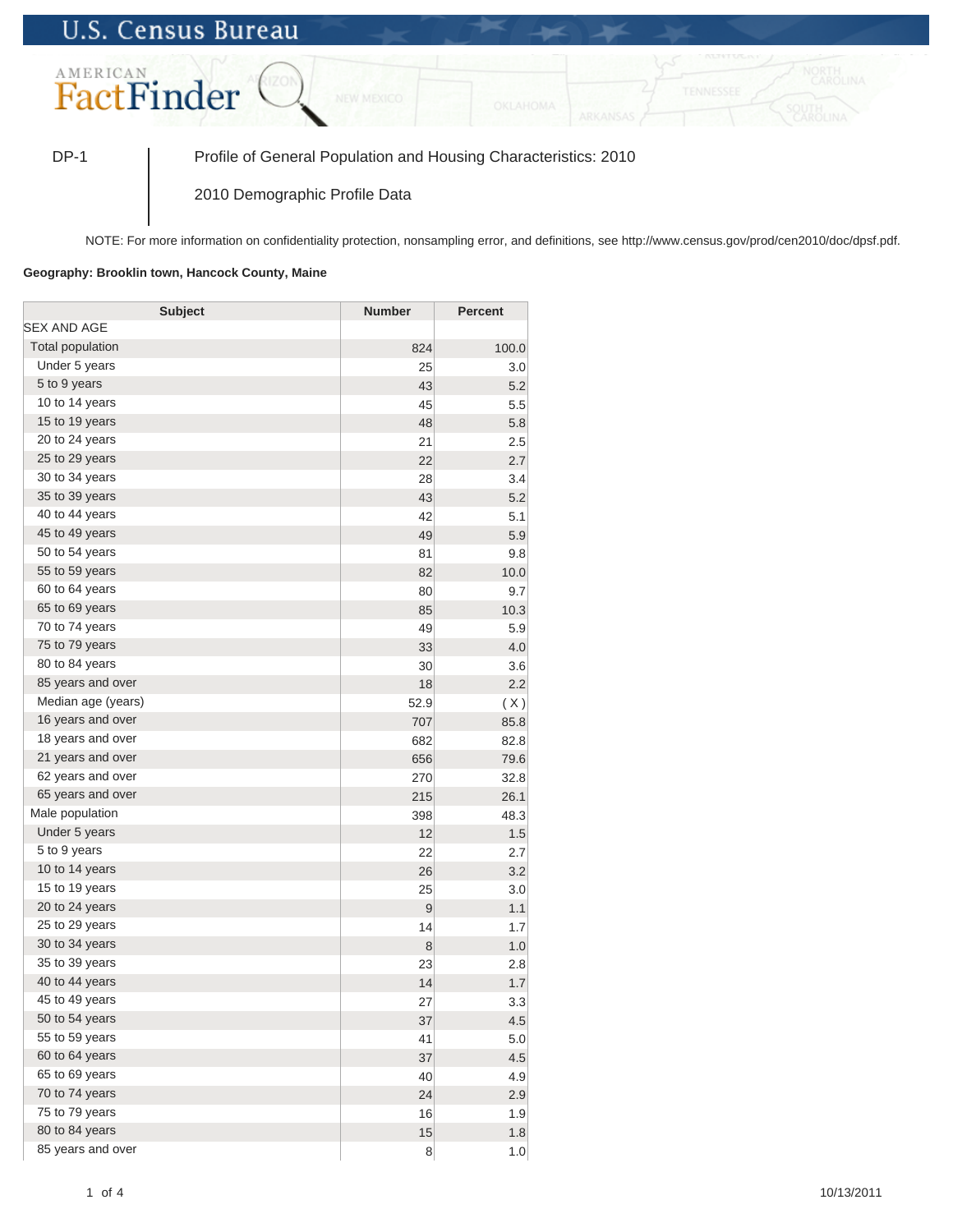| <b>Subject</b>                                                    | <b>Number</b> | <b>Percent</b> |
|-------------------------------------------------------------------|---------------|----------------|
| Median age (years)                                                | 53.0          | (X)            |
| 16 years and over                                                 | 336           | 40.8           |
| 18 years and over                                                 | 324           | 39.3           |
| 21 years and over                                                 | 310           | 37.6           |
| 62 years and over                                                 | 131           | 15.9           |
| 65 years and over                                                 | 103           | 12.5           |
| Female population                                                 | 426           | 51.7           |
| Under 5 years                                                     | 13            | 1.6            |
| 5 to 9 years                                                      | 21            | 2.5            |
| 10 to 14 years                                                    | 19            | 2.3            |
| 15 to 19 years                                                    | 23            | 2.8            |
| 20 to 24 years                                                    | 12            | 1.5            |
| 25 to 29 years                                                    | 8             | 1.0            |
| 30 to 34 years                                                    | 20            | 2.4            |
| 35 to 39 years                                                    | 20            | 2.4            |
| 40 to 44 years                                                    | 28            | 3.4            |
| 45 to 49 years                                                    | 22            | 2.7            |
| 50 to 54 years                                                    | 44            | 5.3            |
| 55 to 59 years                                                    | 41            | 5.0            |
| 60 to 64 years                                                    | 43            | 5.2            |
| 65 to 69 years                                                    | 45            | 5.5            |
| 70 to 74 years                                                    | 25            | 3.0            |
| 75 to 79 years                                                    | 17            | 2.1            |
| 80 to 84 years                                                    | 15            | 1.8            |
| 85 years and over                                                 | 10            | 1.2            |
| Median age (years)                                                | 52.9          | (X)            |
| 16 years and over                                                 | 371           | 45.0           |
| 18 years and over                                                 | 358           | 43.4           |
| 21 years and over                                                 | 346           | 42.0           |
| 62 years and over                                                 | 139           | 16.9           |
| 65 years and over                                                 | 112           | 13.6           |
| <b>RACE</b>                                                       |               |                |
| <b>Total population</b>                                           | 824           | 100.0          |
| One Race                                                          | 818           | 99.3           |
| White                                                             | 807           | 97.9           |
| <b>Black or African American</b>                                  | 0             | 0.0            |
| American Indian and Alaska Native                                 | 0             | 0.0            |
| Asian                                                             | 8             | 1.0            |
| Asian Indian                                                      | 2             | 0.2            |
| Chinese                                                           | 4             | 0.5            |
| Filipino                                                          | 0             | 0.0            |
| Japanese                                                          | 1             | 0.1            |
| Korean                                                            | 0             | 0.0            |
| Vietnamese                                                        | 1             | 0.1            |
| Other Asian [1]                                                   | 0             | 0.0            |
| Native Hawaiian and Other Pacific Islander                        | 0             | 0.0            |
| Native Hawaiian                                                   | 0             | 0.0            |
| Guamanian or Chamorro                                             | 0             | 0.0            |
| Samoan                                                            | 0             | 0.0            |
| Other Pacific Islander [2]                                        | 0             | 0.0            |
| Some Other Race                                                   | 3             | 0.4            |
| Two or More Races                                                 | 6             | 0.7            |
| White; American Indian and Alaska Native [3]                      | 3             | 0.4            |
| White; Asian [3]                                                  | 3             | 0.4            |
| White; Black or African American [3]                              | 0             | 0.0            |
| White; Some Other Race [3]                                        | 0             | 0.0            |
| Race alone or in combination with one or more other<br>races: [4] |               |                |
| White                                                             | 813           | 98.7           |
| <b>Black or African American</b>                                  | 0             | 0.0            |
| American Indian and Alaska Native                                 | 3             | 0.4            |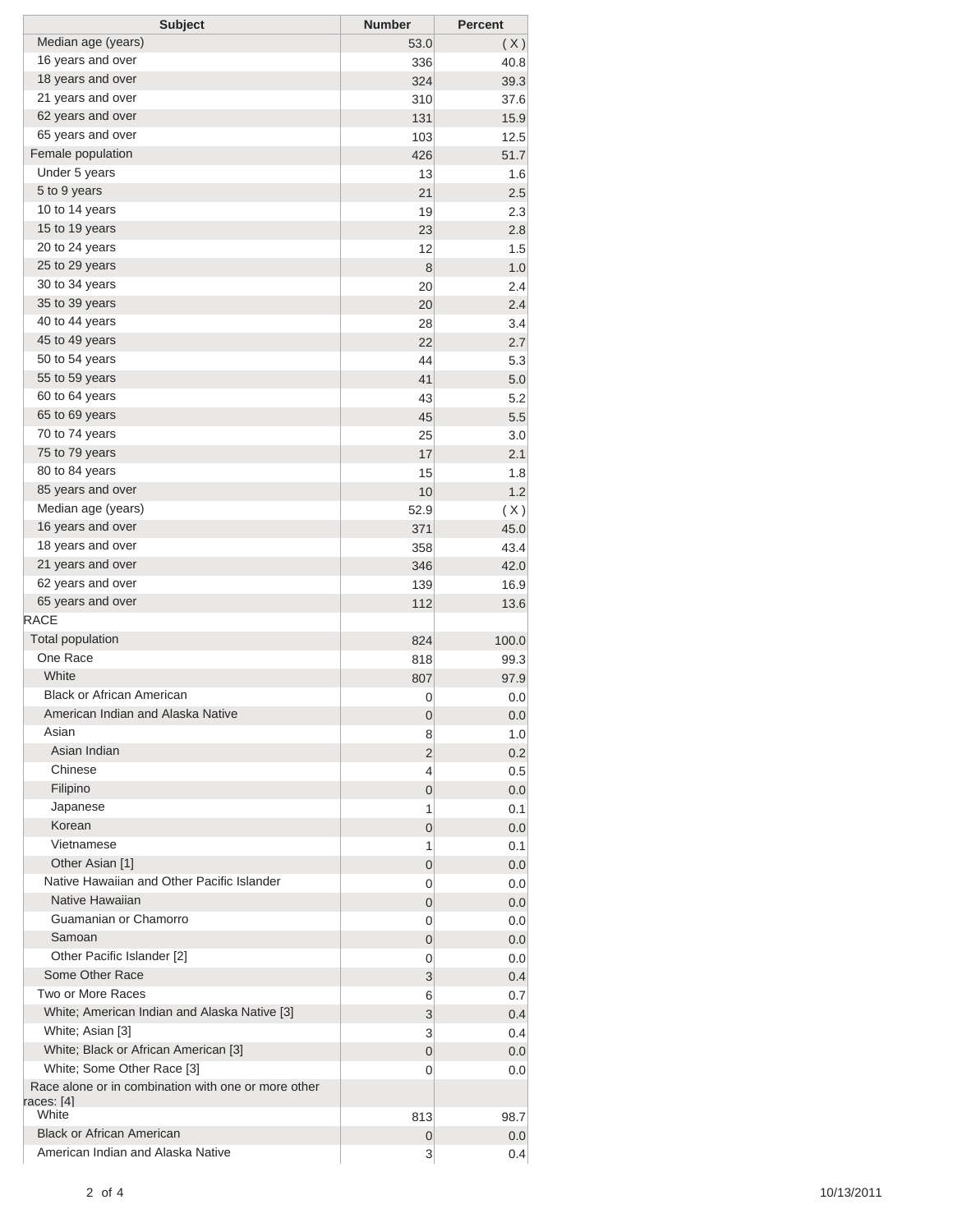| Asian<br>11<br>1.3<br>Native Hawaiian and Other Pacific Islander<br>0.0<br>0<br>Some Other Race<br>3<br>0.4<br><b>Total population</b><br>824<br>100.0<br>Hispanic or Latino (of any race)<br>0.5<br>4<br>Mexican<br>0<br>0.0<br>Puerto Rican<br>1<br>0.1<br>Cuban<br>$\overline{0}$<br>0.0<br>Other Hispanic or Latino [5]<br>3<br>0.4<br>Not Hispanic or Latino<br>820<br>99.5<br><b>Total population</b><br>824<br>100.0<br>Hispanic or Latino<br>0.5<br>4<br>White alone<br>0.5<br>4<br>Black or African American alone<br>0<br>0.0<br>American Indian and Alaska Native alone<br>$\overline{0}$<br>0.0<br>Asian alone<br>0<br>0.0<br>Native Hawaiian and Other Pacific Islander alone<br>$\overline{0}$<br>0.0<br>Some Other Race alone<br>0<br>0.0<br>Two or More Races<br>$\Omega$<br>0.0<br>Not Hispanic or Latino<br>820<br>99.5<br>White alone<br>97.5<br>803<br>Black or African American alone<br>0<br>0.0<br>American Indian and Alaska Native alone<br>0.0<br>0<br>Asian alone<br>8<br>1.0<br>Native Hawaiian and Other Pacific Islander alone<br>$\overline{0}$<br>0.0<br>Some Other Race alone<br>3<br>0.4<br>Two or More Races<br>6<br>0.7<br>Total population<br>824<br>100.0<br>In households<br>824<br>100.0<br>Householder<br>48.2<br>397<br>Spouse [6]<br>25.4<br>209<br>Child<br>20.6<br>170<br>Own child under 18 years<br>135<br>16.4<br>Other relatives<br>10<br>1.2<br>Under 18 years<br>3<br>0.4<br>65 years and over<br>3<br>0.4<br><b>Nonrelatives</b><br>38<br>4.6<br>Under 18 years<br>$\overline{4}$<br>0.5<br>65 years and over<br>1.2<br>10<br>Unmarried partner<br>2.5<br>21<br>In group quarters<br>0.0<br>0<br>Institutionalized population<br>$\mathbf 0$<br>0.0<br>Male<br>0<br>0.0<br>Female<br>0<br>0.0<br>Noninstitutionalized population<br>0<br>0.0<br>Male<br>0<br>0.0<br>Female<br>0<br>0.0<br><b>HOUSEHOLDS BY TYPE</b><br><b>Total households</b><br>397<br>100.0<br>Family households (families) [7]<br>59.9<br>238<br>With own children under 18 years<br>73<br>18.4<br>Husband-wife family<br>209<br>52.6<br>With own children under 18 years<br>56<br>14.1<br>Male householder, no wife present<br>10<br>2.5 | HISPANIC OR LATINO<br><b>HISPANIC OR LATINO AND RACE</b><br><b>RELATIONSHIP</b> |     |
|-------------------------------------------------------------------------------------------------------------------------------------------------------------------------------------------------------------------------------------------------------------------------------------------------------------------------------------------------------------------------------------------------------------------------------------------------------------------------------------------------------------------------------------------------------------------------------------------------------------------------------------------------------------------------------------------------------------------------------------------------------------------------------------------------------------------------------------------------------------------------------------------------------------------------------------------------------------------------------------------------------------------------------------------------------------------------------------------------------------------------------------------------------------------------------------------------------------------------------------------------------------------------------------------------------------------------------------------------------------------------------------------------------------------------------------------------------------------------------------------------------------------------------------------------------------------------------------------------------------------------------------------------------------------------------------------------------------------------------------------------------------------------------------------------------------------------------------------------------------------------------------------------------------------------------------------------------------------------------------------------------------------------------------------------------------------------------------------------------------------------------------------------------------------|---------------------------------------------------------------------------------|-----|
|                                                                                                                                                                                                                                                                                                                                                                                                                                                                                                                                                                                                                                                                                                                                                                                                                                                                                                                                                                                                                                                                                                                                                                                                                                                                                                                                                                                                                                                                                                                                                                                                                                                                                                                                                                                                                                                                                                                                                                                                                                                                                                                                                                   |                                                                                 |     |
|                                                                                                                                                                                                                                                                                                                                                                                                                                                                                                                                                                                                                                                                                                                                                                                                                                                                                                                                                                                                                                                                                                                                                                                                                                                                                                                                                                                                                                                                                                                                                                                                                                                                                                                                                                                                                                                                                                                                                                                                                                                                                                                                                                   |                                                                                 |     |
|                                                                                                                                                                                                                                                                                                                                                                                                                                                                                                                                                                                                                                                                                                                                                                                                                                                                                                                                                                                                                                                                                                                                                                                                                                                                                                                                                                                                                                                                                                                                                                                                                                                                                                                                                                                                                                                                                                                                                                                                                                                                                                                                                                   |                                                                                 |     |
|                                                                                                                                                                                                                                                                                                                                                                                                                                                                                                                                                                                                                                                                                                                                                                                                                                                                                                                                                                                                                                                                                                                                                                                                                                                                                                                                                                                                                                                                                                                                                                                                                                                                                                                                                                                                                                                                                                                                                                                                                                                                                                                                                                   |                                                                                 |     |
|                                                                                                                                                                                                                                                                                                                                                                                                                                                                                                                                                                                                                                                                                                                                                                                                                                                                                                                                                                                                                                                                                                                                                                                                                                                                                                                                                                                                                                                                                                                                                                                                                                                                                                                                                                                                                                                                                                                                                                                                                                                                                                                                                                   |                                                                                 |     |
|                                                                                                                                                                                                                                                                                                                                                                                                                                                                                                                                                                                                                                                                                                                                                                                                                                                                                                                                                                                                                                                                                                                                                                                                                                                                                                                                                                                                                                                                                                                                                                                                                                                                                                                                                                                                                                                                                                                                                                                                                                                                                                                                                                   |                                                                                 |     |
|                                                                                                                                                                                                                                                                                                                                                                                                                                                                                                                                                                                                                                                                                                                                                                                                                                                                                                                                                                                                                                                                                                                                                                                                                                                                                                                                                                                                                                                                                                                                                                                                                                                                                                                                                                                                                                                                                                                                                                                                                                                                                                                                                                   |                                                                                 |     |
|                                                                                                                                                                                                                                                                                                                                                                                                                                                                                                                                                                                                                                                                                                                                                                                                                                                                                                                                                                                                                                                                                                                                                                                                                                                                                                                                                                                                                                                                                                                                                                                                                                                                                                                                                                                                                                                                                                                                                                                                                                                                                                                                                                   |                                                                                 |     |
|                                                                                                                                                                                                                                                                                                                                                                                                                                                                                                                                                                                                                                                                                                                                                                                                                                                                                                                                                                                                                                                                                                                                                                                                                                                                                                                                                                                                                                                                                                                                                                                                                                                                                                                                                                                                                                                                                                                                                                                                                                                                                                                                                                   |                                                                                 |     |
|                                                                                                                                                                                                                                                                                                                                                                                                                                                                                                                                                                                                                                                                                                                                                                                                                                                                                                                                                                                                                                                                                                                                                                                                                                                                                                                                                                                                                                                                                                                                                                                                                                                                                                                                                                                                                                                                                                                                                                                                                                                                                                                                                                   |                                                                                 |     |
|                                                                                                                                                                                                                                                                                                                                                                                                                                                                                                                                                                                                                                                                                                                                                                                                                                                                                                                                                                                                                                                                                                                                                                                                                                                                                                                                                                                                                                                                                                                                                                                                                                                                                                                                                                                                                                                                                                                                                                                                                                                                                                                                                                   |                                                                                 |     |
|                                                                                                                                                                                                                                                                                                                                                                                                                                                                                                                                                                                                                                                                                                                                                                                                                                                                                                                                                                                                                                                                                                                                                                                                                                                                                                                                                                                                                                                                                                                                                                                                                                                                                                                                                                                                                                                                                                                                                                                                                                                                                                                                                                   |                                                                                 |     |
|                                                                                                                                                                                                                                                                                                                                                                                                                                                                                                                                                                                                                                                                                                                                                                                                                                                                                                                                                                                                                                                                                                                                                                                                                                                                                                                                                                                                                                                                                                                                                                                                                                                                                                                                                                                                                                                                                                                                                                                                                                                                                                                                                                   |                                                                                 |     |
|                                                                                                                                                                                                                                                                                                                                                                                                                                                                                                                                                                                                                                                                                                                                                                                                                                                                                                                                                                                                                                                                                                                                                                                                                                                                                                                                                                                                                                                                                                                                                                                                                                                                                                                                                                                                                                                                                                                                                                                                                                                                                                                                                                   |                                                                                 |     |
|                                                                                                                                                                                                                                                                                                                                                                                                                                                                                                                                                                                                                                                                                                                                                                                                                                                                                                                                                                                                                                                                                                                                                                                                                                                                                                                                                                                                                                                                                                                                                                                                                                                                                                                                                                                                                                                                                                                                                                                                                                                                                                                                                                   |                                                                                 |     |
|                                                                                                                                                                                                                                                                                                                                                                                                                                                                                                                                                                                                                                                                                                                                                                                                                                                                                                                                                                                                                                                                                                                                                                                                                                                                                                                                                                                                                                                                                                                                                                                                                                                                                                                                                                                                                                                                                                                                                                                                                                                                                                                                                                   |                                                                                 |     |
|                                                                                                                                                                                                                                                                                                                                                                                                                                                                                                                                                                                                                                                                                                                                                                                                                                                                                                                                                                                                                                                                                                                                                                                                                                                                                                                                                                                                                                                                                                                                                                                                                                                                                                                                                                                                                                                                                                                                                                                                                                                                                                                                                                   |                                                                                 |     |
|                                                                                                                                                                                                                                                                                                                                                                                                                                                                                                                                                                                                                                                                                                                                                                                                                                                                                                                                                                                                                                                                                                                                                                                                                                                                                                                                                                                                                                                                                                                                                                                                                                                                                                                                                                                                                                                                                                                                                                                                                                                                                                                                                                   |                                                                                 |     |
|                                                                                                                                                                                                                                                                                                                                                                                                                                                                                                                                                                                                                                                                                                                                                                                                                                                                                                                                                                                                                                                                                                                                                                                                                                                                                                                                                                                                                                                                                                                                                                                                                                                                                                                                                                                                                                                                                                                                                                                                                                                                                                                                                                   |                                                                                 |     |
|                                                                                                                                                                                                                                                                                                                                                                                                                                                                                                                                                                                                                                                                                                                                                                                                                                                                                                                                                                                                                                                                                                                                                                                                                                                                                                                                                                                                                                                                                                                                                                                                                                                                                                                                                                                                                                                                                                                                                                                                                                                                                                                                                                   |                                                                                 |     |
|                                                                                                                                                                                                                                                                                                                                                                                                                                                                                                                                                                                                                                                                                                                                                                                                                                                                                                                                                                                                                                                                                                                                                                                                                                                                                                                                                                                                                                                                                                                                                                                                                                                                                                                                                                                                                                                                                                                                                                                                                                                                                                                                                                   |                                                                                 |     |
|                                                                                                                                                                                                                                                                                                                                                                                                                                                                                                                                                                                                                                                                                                                                                                                                                                                                                                                                                                                                                                                                                                                                                                                                                                                                                                                                                                                                                                                                                                                                                                                                                                                                                                                                                                                                                                                                                                                                                                                                                                                                                                                                                                   |                                                                                 |     |
|                                                                                                                                                                                                                                                                                                                                                                                                                                                                                                                                                                                                                                                                                                                                                                                                                                                                                                                                                                                                                                                                                                                                                                                                                                                                                                                                                                                                                                                                                                                                                                                                                                                                                                                                                                                                                                                                                                                                                                                                                                                                                                                                                                   |                                                                                 |     |
|                                                                                                                                                                                                                                                                                                                                                                                                                                                                                                                                                                                                                                                                                                                                                                                                                                                                                                                                                                                                                                                                                                                                                                                                                                                                                                                                                                                                                                                                                                                                                                                                                                                                                                                                                                                                                                                                                                                                                                                                                                                                                                                                                                   |                                                                                 |     |
|                                                                                                                                                                                                                                                                                                                                                                                                                                                                                                                                                                                                                                                                                                                                                                                                                                                                                                                                                                                                                                                                                                                                                                                                                                                                                                                                                                                                                                                                                                                                                                                                                                                                                                                                                                                                                                                                                                                                                                                                                                                                                                                                                                   |                                                                                 |     |
|                                                                                                                                                                                                                                                                                                                                                                                                                                                                                                                                                                                                                                                                                                                                                                                                                                                                                                                                                                                                                                                                                                                                                                                                                                                                                                                                                                                                                                                                                                                                                                                                                                                                                                                                                                                                                                                                                                                                                                                                                                                                                                                                                                   |                                                                                 |     |
|                                                                                                                                                                                                                                                                                                                                                                                                                                                                                                                                                                                                                                                                                                                                                                                                                                                                                                                                                                                                                                                                                                                                                                                                                                                                                                                                                                                                                                                                                                                                                                                                                                                                                                                                                                                                                                                                                                                                                                                                                                                                                                                                                                   |                                                                                 |     |
|                                                                                                                                                                                                                                                                                                                                                                                                                                                                                                                                                                                                                                                                                                                                                                                                                                                                                                                                                                                                                                                                                                                                                                                                                                                                                                                                                                                                                                                                                                                                                                                                                                                                                                                                                                                                                                                                                                                                                                                                                                                                                                                                                                   |                                                                                 |     |
|                                                                                                                                                                                                                                                                                                                                                                                                                                                                                                                                                                                                                                                                                                                                                                                                                                                                                                                                                                                                                                                                                                                                                                                                                                                                                                                                                                                                                                                                                                                                                                                                                                                                                                                                                                                                                                                                                                                                                                                                                                                                                                                                                                   |                                                                                 |     |
|                                                                                                                                                                                                                                                                                                                                                                                                                                                                                                                                                                                                                                                                                                                                                                                                                                                                                                                                                                                                                                                                                                                                                                                                                                                                                                                                                                                                                                                                                                                                                                                                                                                                                                                                                                                                                                                                                                                                                                                                                                                                                                                                                                   |                                                                                 |     |
|                                                                                                                                                                                                                                                                                                                                                                                                                                                                                                                                                                                                                                                                                                                                                                                                                                                                                                                                                                                                                                                                                                                                                                                                                                                                                                                                                                                                                                                                                                                                                                                                                                                                                                                                                                                                                                                                                                                                                                                                                                                                                                                                                                   |                                                                                 |     |
|                                                                                                                                                                                                                                                                                                                                                                                                                                                                                                                                                                                                                                                                                                                                                                                                                                                                                                                                                                                                                                                                                                                                                                                                                                                                                                                                                                                                                                                                                                                                                                                                                                                                                                                                                                                                                                                                                                                                                                                                                                                                                                                                                                   |                                                                                 |     |
|                                                                                                                                                                                                                                                                                                                                                                                                                                                                                                                                                                                                                                                                                                                                                                                                                                                                                                                                                                                                                                                                                                                                                                                                                                                                                                                                                                                                                                                                                                                                                                                                                                                                                                                                                                                                                                                                                                                                                                                                                                                                                                                                                                   |                                                                                 |     |
|                                                                                                                                                                                                                                                                                                                                                                                                                                                                                                                                                                                                                                                                                                                                                                                                                                                                                                                                                                                                                                                                                                                                                                                                                                                                                                                                                                                                                                                                                                                                                                                                                                                                                                                                                                                                                                                                                                                                                                                                                                                                                                                                                                   |                                                                                 |     |
|                                                                                                                                                                                                                                                                                                                                                                                                                                                                                                                                                                                                                                                                                                                                                                                                                                                                                                                                                                                                                                                                                                                                                                                                                                                                                                                                                                                                                                                                                                                                                                                                                                                                                                                                                                                                                                                                                                                                                                                                                                                                                                                                                                   |                                                                                 |     |
|                                                                                                                                                                                                                                                                                                                                                                                                                                                                                                                                                                                                                                                                                                                                                                                                                                                                                                                                                                                                                                                                                                                                                                                                                                                                                                                                                                                                                                                                                                                                                                                                                                                                                                                                                                                                                                                                                                                                                                                                                                                                                                                                                                   |                                                                                 |     |
|                                                                                                                                                                                                                                                                                                                                                                                                                                                                                                                                                                                                                                                                                                                                                                                                                                                                                                                                                                                                                                                                                                                                                                                                                                                                                                                                                                                                                                                                                                                                                                                                                                                                                                                                                                                                                                                                                                                                                                                                                                                                                                                                                                   |                                                                                 |     |
|                                                                                                                                                                                                                                                                                                                                                                                                                                                                                                                                                                                                                                                                                                                                                                                                                                                                                                                                                                                                                                                                                                                                                                                                                                                                                                                                                                                                                                                                                                                                                                                                                                                                                                                                                                                                                                                                                                                                                                                                                                                                                                                                                                   |                                                                                 |     |
|                                                                                                                                                                                                                                                                                                                                                                                                                                                                                                                                                                                                                                                                                                                                                                                                                                                                                                                                                                                                                                                                                                                                                                                                                                                                                                                                                                                                                                                                                                                                                                                                                                                                                                                                                                                                                                                                                                                                                                                                                                                                                                                                                                   |                                                                                 |     |
|                                                                                                                                                                                                                                                                                                                                                                                                                                                                                                                                                                                                                                                                                                                                                                                                                                                                                                                                                                                                                                                                                                                                                                                                                                                                                                                                                                                                                                                                                                                                                                                                                                                                                                                                                                                                                                                                                                                                                                                                                                                                                                                                                                   |                                                                                 |     |
|                                                                                                                                                                                                                                                                                                                                                                                                                                                                                                                                                                                                                                                                                                                                                                                                                                                                                                                                                                                                                                                                                                                                                                                                                                                                                                                                                                                                                                                                                                                                                                                                                                                                                                                                                                                                                                                                                                                                                                                                                                                                                                                                                                   |                                                                                 |     |
|                                                                                                                                                                                                                                                                                                                                                                                                                                                                                                                                                                                                                                                                                                                                                                                                                                                                                                                                                                                                                                                                                                                                                                                                                                                                                                                                                                                                                                                                                                                                                                                                                                                                                                                                                                                                                                                                                                                                                                                                                                                                                                                                                                   |                                                                                 |     |
|                                                                                                                                                                                                                                                                                                                                                                                                                                                                                                                                                                                                                                                                                                                                                                                                                                                                                                                                                                                                                                                                                                                                                                                                                                                                                                                                                                                                                                                                                                                                                                                                                                                                                                                                                                                                                                                                                                                                                                                                                                                                                                                                                                   |                                                                                 |     |
|                                                                                                                                                                                                                                                                                                                                                                                                                                                                                                                                                                                                                                                                                                                                                                                                                                                                                                                                                                                                                                                                                                                                                                                                                                                                                                                                                                                                                                                                                                                                                                                                                                                                                                                                                                                                                                                                                                                                                                                                                                                                                                                                                                   |                                                                                 |     |
|                                                                                                                                                                                                                                                                                                                                                                                                                                                                                                                                                                                                                                                                                                                                                                                                                                                                                                                                                                                                                                                                                                                                                                                                                                                                                                                                                                                                                                                                                                                                                                                                                                                                                                                                                                                                                                                                                                                                                                                                                                                                                                                                                                   |                                                                                 |     |
|                                                                                                                                                                                                                                                                                                                                                                                                                                                                                                                                                                                                                                                                                                                                                                                                                                                                                                                                                                                                                                                                                                                                                                                                                                                                                                                                                                                                                                                                                                                                                                                                                                                                                                                                                                                                                                                                                                                                                                                                                                                                                                                                                                   |                                                                                 |     |
|                                                                                                                                                                                                                                                                                                                                                                                                                                                                                                                                                                                                                                                                                                                                                                                                                                                                                                                                                                                                                                                                                                                                                                                                                                                                                                                                                                                                                                                                                                                                                                                                                                                                                                                                                                                                                                                                                                                                                                                                                                                                                                                                                                   |                                                                                 |     |
|                                                                                                                                                                                                                                                                                                                                                                                                                                                                                                                                                                                                                                                                                                                                                                                                                                                                                                                                                                                                                                                                                                                                                                                                                                                                                                                                                                                                                                                                                                                                                                                                                                                                                                                                                                                                                                                                                                                                                                                                                                                                                                                                                                   |                                                                                 |     |
|                                                                                                                                                                                                                                                                                                                                                                                                                                                                                                                                                                                                                                                                                                                                                                                                                                                                                                                                                                                                                                                                                                                                                                                                                                                                                                                                                                                                                                                                                                                                                                                                                                                                                                                                                                                                                                                                                                                                                                                                                                                                                                                                                                   |                                                                                 |     |
|                                                                                                                                                                                                                                                                                                                                                                                                                                                                                                                                                                                                                                                                                                                                                                                                                                                                                                                                                                                                                                                                                                                                                                                                                                                                                                                                                                                                                                                                                                                                                                                                                                                                                                                                                                                                                                                                                                                                                                                                                                                                                                                                                                   |                                                                                 |     |
|                                                                                                                                                                                                                                                                                                                                                                                                                                                                                                                                                                                                                                                                                                                                                                                                                                                                                                                                                                                                                                                                                                                                                                                                                                                                                                                                                                                                                                                                                                                                                                                                                                                                                                                                                                                                                                                                                                                                                                                                                                                                                                                                                                   |                                                                                 |     |
|                                                                                                                                                                                                                                                                                                                                                                                                                                                                                                                                                                                                                                                                                                                                                                                                                                                                                                                                                                                                                                                                                                                                                                                                                                                                                                                                                                                                                                                                                                                                                                                                                                                                                                                                                                                                                                                                                                                                                                                                                                                                                                                                                                   |                                                                                 |     |
|                                                                                                                                                                                                                                                                                                                                                                                                                                                                                                                                                                                                                                                                                                                                                                                                                                                                                                                                                                                                                                                                                                                                                                                                                                                                                                                                                                                                                                                                                                                                                                                                                                                                                                                                                                                                                                                                                                                                                                                                                                                                                                                                                                   |                                                                                 |     |
|                                                                                                                                                                                                                                                                                                                                                                                                                                                                                                                                                                                                                                                                                                                                                                                                                                                                                                                                                                                                                                                                                                                                                                                                                                                                                                                                                                                                                                                                                                                                                                                                                                                                                                                                                                                                                                                                                                                                                                                                                                                                                                                                                                   |                                                                                 |     |
|                                                                                                                                                                                                                                                                                                                                                                                                                                                                                                                                                                                                                                                                                                                                                                                                                                                                                                                                                                                                                                                                                                                                                                                                                                                                                                                                                                                                                                                                                                                                                                                                                                                                                                                                                                                                                                                                                                                                                                                                                                                                                                                                                                   |                                                                                 |     |
|                                                                                                                                                                                                                                                                                                                                                                                                                                                                                                                                                                                                                                                                                                                                                                                                                                                                                                                                                                                                                                                                                                                                                                                                                                                                                                                                                                                                                                                                                                                                                                                                                                                                                                                                                                                                                                                                                                                                                                                                                                                                                                                                                                   | With own children under 18 years<br>6                                           | 1.5 |
| Female householder, no husband present<br>19<br>4.8                                                                                                                                                                                                                                                                                                                                                                                                                                                                                                                                                                                                                                                                                                                                                                                                                                                                                                                                                                                                                                                                                                                                                                                                                                                                                                                                                                                                                                                                                                                                                                                                                                                                                                                                                                                                                                                                                                                                                                                                                                                                                                               |                                                                                 |     |
|                                                                                                                                                                                                                                                                                                                                                                                                                                                                                                                                                                                                                                                                                                                                                                                                                                                                                                                                                                                                                                                                                                                                                                                                                                                                                                                                                                                                                                                                                                                                                                                                                                                                                                                                                                                                                                                                                                                                                                                                                                                                                                                                                                   | With own children under 18 years<br>11                                          | 2.8 |